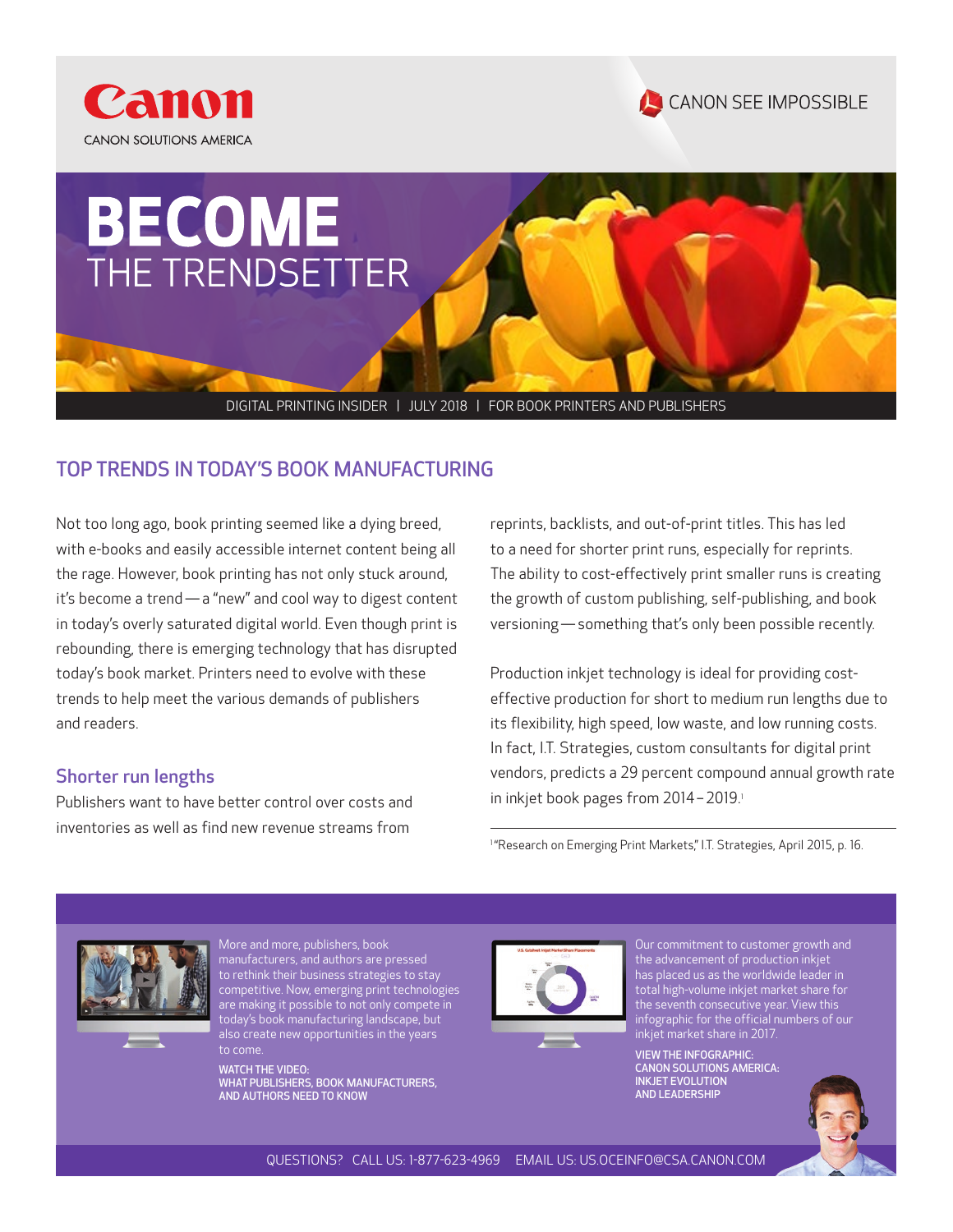

### Increased use of print on demand

With print on demand (POD), books can be available for as long as the publisher and reader want. POD also allows self-publishing authors and independent publishers that don't have the financial resources to print and store thousands of books to instead print only what's needed — quickly and inexpensively.

# *In a world where readers are bombarded with digital content, print is making quite the comeback.*

Also, the latest digital printing technology, such as production inkjet, provides high-quality POD books that are comparable to offset and other traditional printing processes used today. With an array of high-speed, high-quality commercial inkjet printers, workflow solutions, and finishing options to choose from, book printers can help increase efficiency, print quality, and keep costs down.

### Making content available across all channels

Today's readers are in control of how they access content, and they expect it to be easily accessible in their channel of choice, both in digital and in print. Publishers, authors, and book manufacturers can drive readership and make content

**6%**  of Americans were digital-only book consumers in the past 12 months<sup>2</sup>

Just

## % of U.S. adults who have \_\_\_\_\_\_\_ in the last 12 months



<sup>2</sup>"Book Reading 2016," Pew Research Center, conducted March 7–April 4, 2016. (Note: "Digital Books" includes e-books as well as audio books.)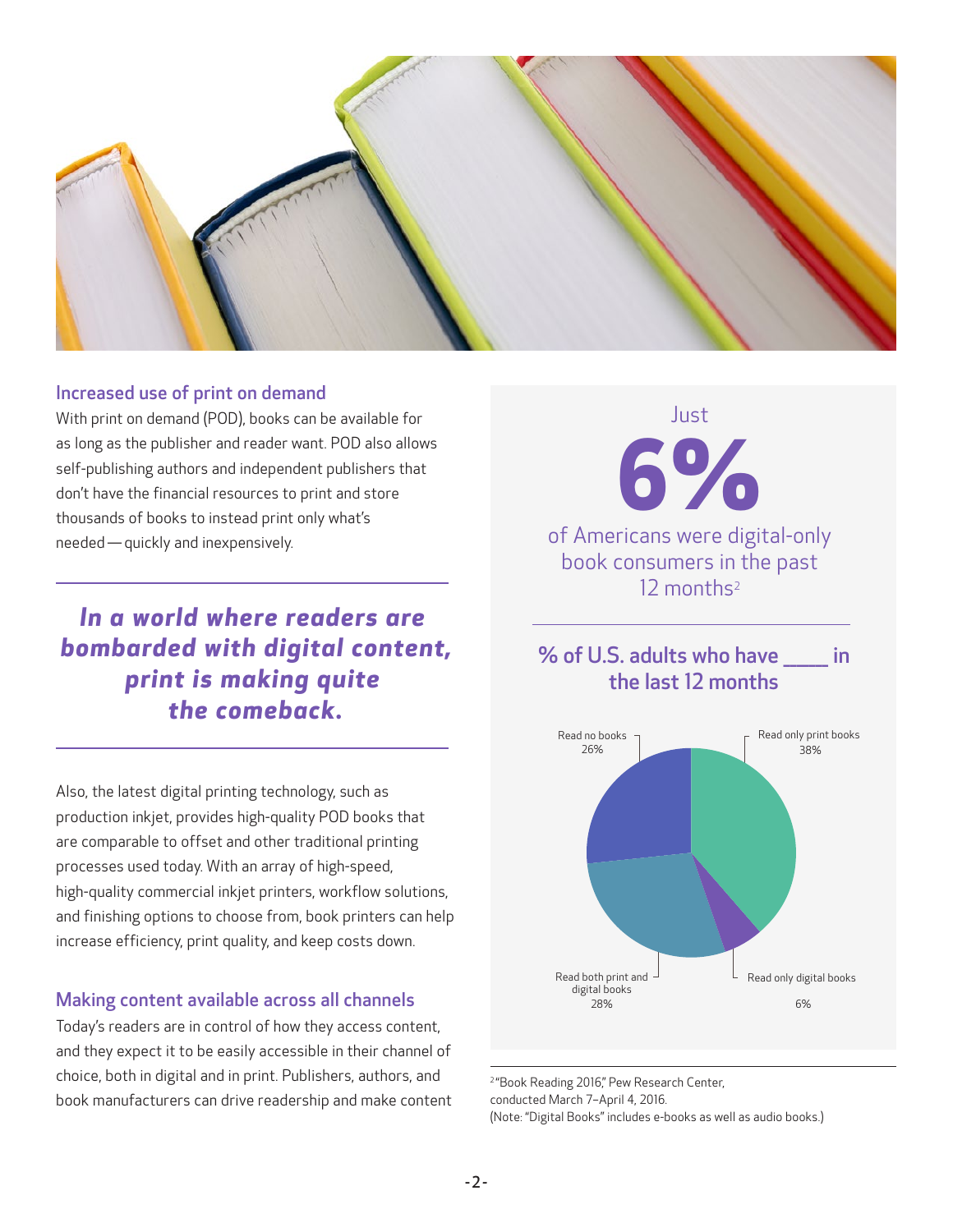

available where and when readers want it by providing access to content across a multitude of channels. Interestingly, print has emerged as a crucial part of the multichannel mix. In a world where readers are bombarded with digital content, print is making quite the comeback. There's nothing quite like the impact and timelessness of a favorite book.

*Interestingly, print has emerged as a crucial part of the multichannel mix.*

### In conclusion

Today's emerging trends in book manufacturing are creating new opportunities for book printers as well as enabling them to meet the demands of publishers and the modern reader. Book printers that are willing to embrace and implement these trends will open the doors to success today and in the future.

#### 3 INTERQUEST, 2016.

# Print runs of 100–500 copies

account for the largest portion of book printers' and publishers' print volume.3

### **VISIT POWERFULPRODUCTIONPRINT.COM**

More and more, publishers, book manufacturers, and authors are pressed to rethink their business strategies to stay competitive. Now, emerging print technologies are making it possible to not only compete in today's book manufacturing landscape, but also create new opportunities in the years to come.



WATCH THE VIDEO: [WHAT PUBLISHERS, BOOK MANUFACTURERS,](http://pps.csa.canon.com/resources/what-publishers-book-manufacturers-and-authors-need-to-know-video?button_redirect=APP%20Books-REG&event_label=APP%20Books-REG)  AND AUTHORS NEED TO KNOW